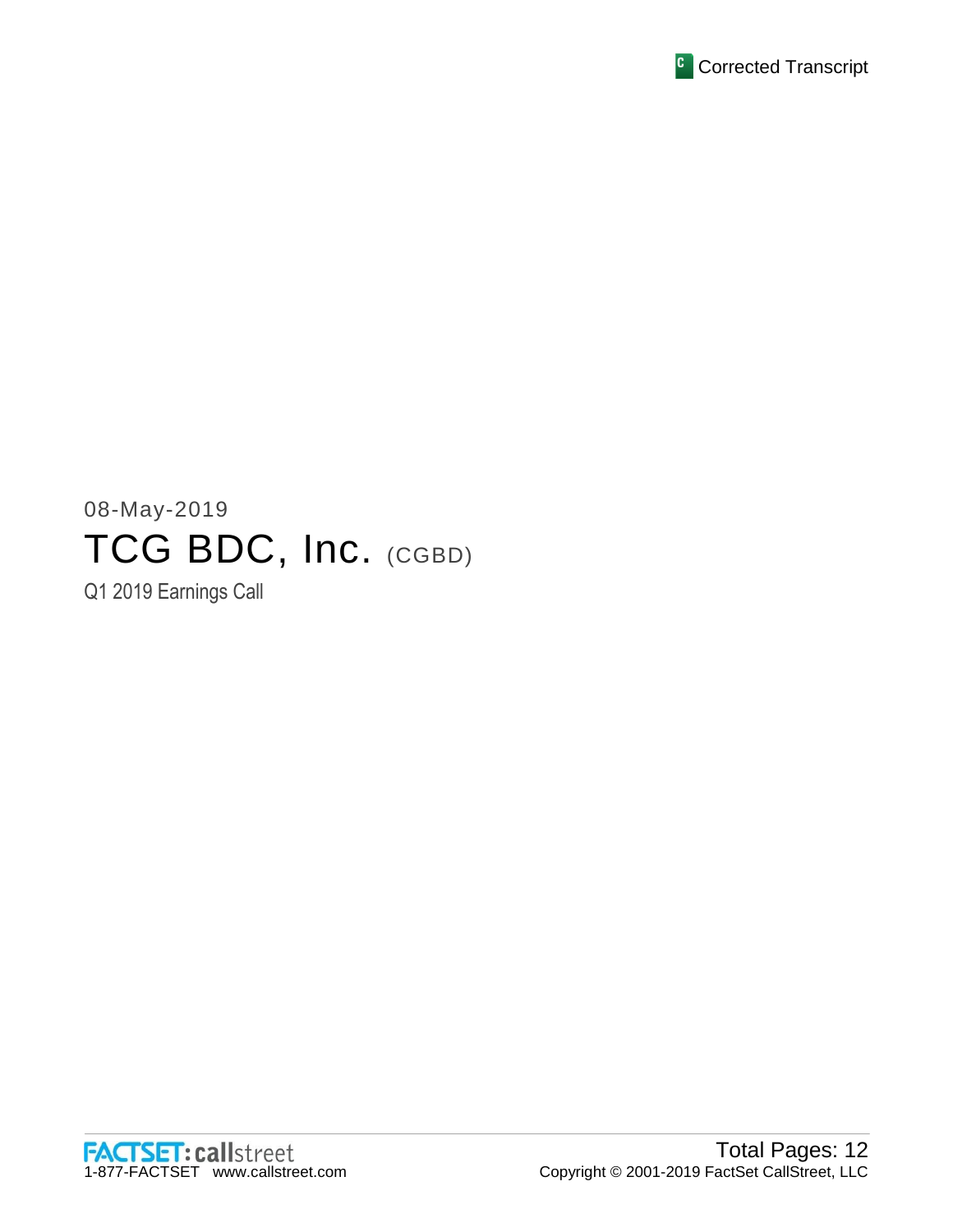# **CORPORATE PARTICIPANTS**

#### Daniel Harris

*Head of Investor Relations, TCG BDC, Inc.*

#### Michael Anthony Hart

*Director and Chairman of the Board & Chief Executive Officer, TCG BDC, Inc.*

Grishma Parekh *Head of Origination, TCG BDC, Inc.*

Thomas M. Hennigan *Chief Financial Officer & Chief Risk Officer, TCG BDC, Inc.*

# **OTHER PARTICIPANTS**

Richard Shane *Analyst, JPMorgan Securities LLC* Ryan Lynch *Analyst, Keefe, Bruyette & Woods, Inc.*

### Finian O'Shea *Analyst, Wells Fargo Securities LLC*

# **MANAGEMENT DISCUSSION SECTION**

**Operator**: Good day, ladies and gentlemen, and welcome to the TCG BDC First Quarter 2019 Earnings Call. At this time, all participants are in listen-only mode. Later, we will conduct a question-and-answer session and instructions will follow at that time. [Operator Instructions] As a reminder, this conference call may be recorded.

......................................................................................................................................................................................................................................................

......................................................................................................................................................................................................................................................

I would now like to introduce your host for today's conference, Mr. Daniel Harris, Head of Investor Relations. Mr. Harris, you may begin.

......................................................................................................................................................................................................................................................

# Daniel Harris

*Head of Investor Relations, TCG BDC, Inc.*

Thank you, Sherry. Good morning and welcome to TCG BDC's first quarter 2019 earnings call. Last night, we issued an earnings press release and detailed earnings presentation with our quarterly results, a copy of which is available on TCG BDC's Investor Relations website. Following our remarks today, we will hold a question-andanswer session for analysts and institutional investors. This call is being webcast and a replay will be available on our website.

Any forward-looking statements made today does not guarantee future performance, and undue reliance should not be placed on them. These statements are based on current management expectations and involve inherent risks and uncertainties, including those identified in the Risk Factors section of our annual report on Form 10-K that could cause actual results to differ materially from those indicated. TCG BDC assumes no obligation to update any forward-looking statements at any time. Lastly, past performance does not guarantee future results.

......................................................................................................................................................................................................................................................

With that, I'll turn it over to our Chief Executive Officer, Michael Hart.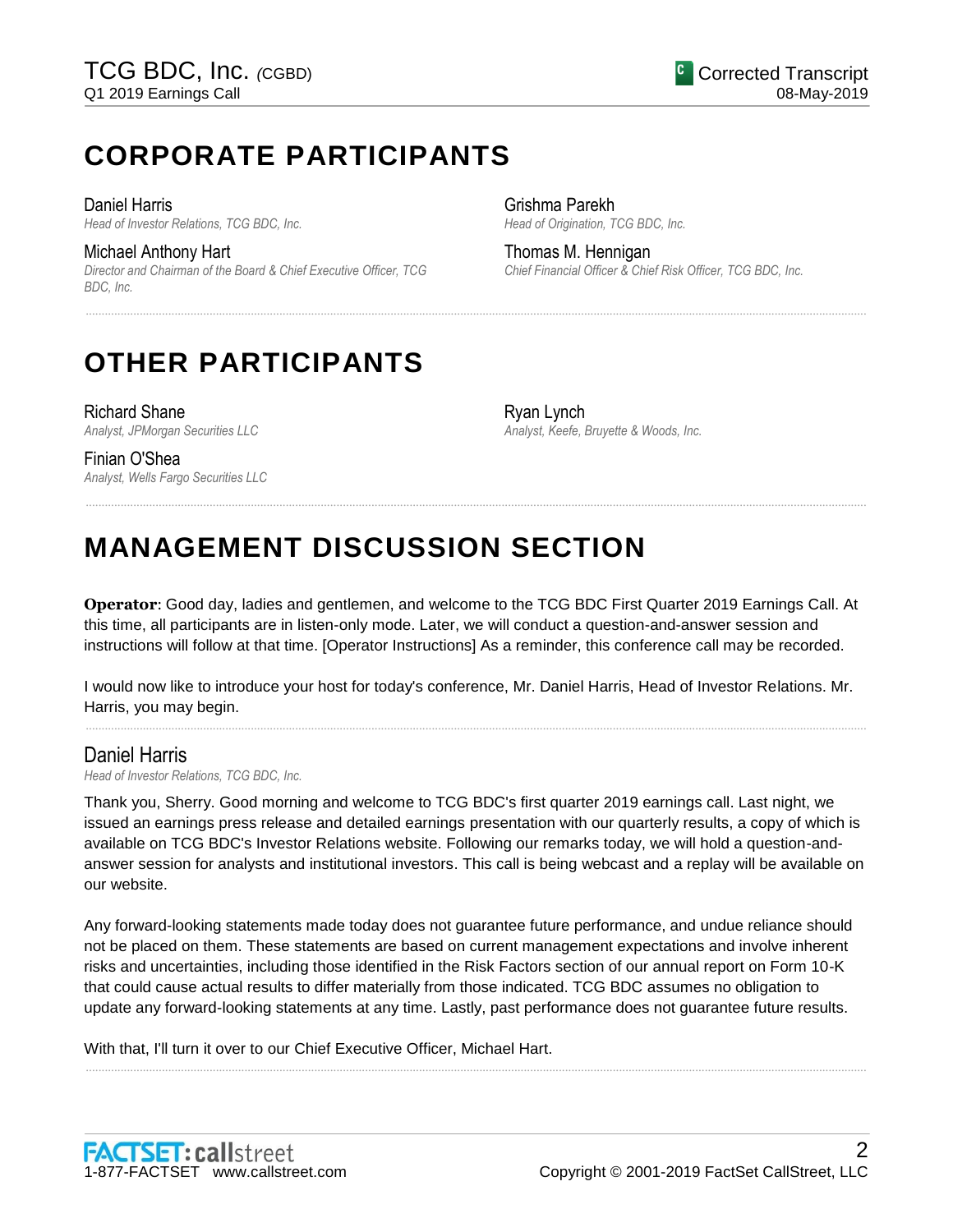# Michael Anthony Hart

*Director and Chairman of the Board & Chief Executive Officer, TCG BDC, Inc.*

Thanks, Dan. Good morning, everyone, and thank you for joining us for our first quarter earnings call. I'm joined today by our Head of Originations, Grishma Parekh; and our CFO, Tom Hennigan. I'll begin this morning with a brief look at our financial results and also share some thoughts on the development of our business. Yesterday, we released our first quarter earnings for the year. By every metric whether it's earnings, originations, portfolio growth, or NAV improvement the business delivered strong results. Most important from my vantage point are four key drivers of this performance.

First is our core portfolio, first lien oriented, fully scaled and highly diversified. Second is the continued strong performance of the Middle Market Credit Fund which is our joint venture with PSP. Third are the capabilities and efforts of our direct lending professionals across originations, capital markets and underwriting who combines his source evaluate a record number of potential investment opportunities. And finally, the significant resources that we leverage from the broader firm including a Global Credit platform and the Carlyle Group more generally.

Global Credit now has assets under management of nearly \$46 billion and firm-wide AUM totaling \$216 billion. Carlyle Direct Lending has originated roughly \$600 million in gross new loan commitments this quarter and approximately \$2.4 billion over the last 12 months.

Looking at some of the specific numbers, net investment income was \$0.45 per share, comfortably covering our first quarter dividend of \$0.37, a result that has been achieved in every reporting period in our company's history. This quarter's results are representative of core interest income contributing the vast majority of total income versus any one-time fee-related items.

As of March 31, we've generated undistributed surplus income of approximately \$0.20 per share. With this surplus, we'll be considering the payment of a special dividend during the second quarter of 2019; and given the consistency of our NII performance, we'll be considering an increase to our stated quarterly dividend as well.

Record first quarter originations led to a near 10% increase in our investment portfolio, which reached approximately \$2.2 billion at the end of the quarter. What was most satisfying was the quality and composition of the origination activity. As Grishma will expand on in a moment, the investments made this quarter continued to reflect the strength and versatility of the platform and the ability to directly originate a variety of opportunities.

Our investments spanned various industry verticals, were made across the capital structure and in newer areas such as the ABL space. This investment activity was against the backdrop of lower overall market volumes, which we believe highlights the differentiated performance of our platform and the ability to deliver strong results across the cycle.

Net asset value per share increased \$0.21 quarter-over-quarter from \$17.09 per share to \$17.30, primarily driven by NII in excess of our dividend contributing \$0.08; portfolio appreciation adding \$0.09; and the impact of our share repurchase program adding another \$0.04. Our debt-to-equity at the end of the first quarter was just over 1 to 1. The increase from prior quarter was the result of strong net originations and represented the execution of our stated strategy regarding the intended use of leverage to fund growth.

As I mentioned last year when we adopted the lower asset coverage requirement, we'll look to operate in a leverage range of 1 to 1.4 times. We haven't altered our investment strategy in any way since inception. We'll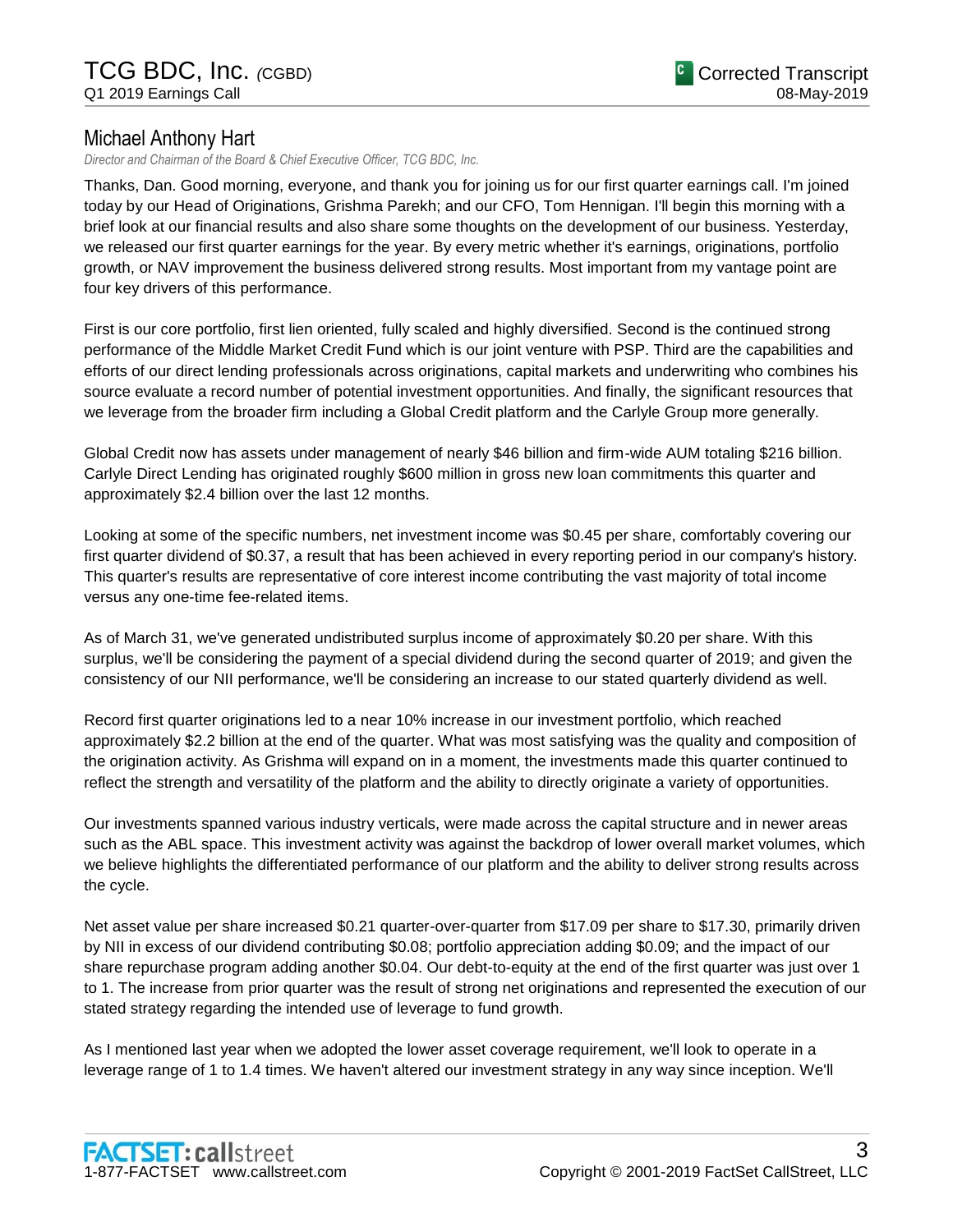continue to invest where we see best relative value and any increase in leverage will likely be through the organic growth in our asset base when market opportunities present themselves, as was the case during this quarter.

Regarding our liabilities, we continue to benefit from the association with one of the premier CLO platforms in the world. This quarter we priced our fourth middle market CLO, further diversifying our sources of financing and reducing our overall cost of debt. We continue to be one of the few BDCs that has an investment portfolio anchored in first lien senior secured loans, with the scale and diversification necessary to support the issuance of CLOs.

This not only provides our BDC and our shareholders with lower cost of debt relative to our peers, but perhaps more importantly it provides us with non-mark-to-market term financing, which we feel is highly valuable in markets with increased volatility. Regarding the broader direct lending platform leveraged by our BDCs, we continue to enjoy the support of a 19-member bank group, which supplies over \$2.4 billion in capital across a variety of financing facilities.

We also continue to actively utilize our share repurchase program. During the quarter, we repurchased nearly 1 million shares at an average cost of \$14.70, which resulted in accretion to NAV per share of \$0.04 quarter-overquarter. This first quarter repurchase activity represented over \$14 million in proceeds deployed, which is nearly a threefold increase in the amount repurchased by the program in the fourth quarter of 2018.

To-date, our total repurchase activity is up to nearly \$29 million and has represented approximately \$0.08 in NAV accretion for our shareholders. And while our stock has advanced over 20% since year end, we would expect to continue repurchasing shares as we feel these trading levels do not in any way reflect the intrinsic value of our company. Based on a recent share price of \$15, we have a trailing 12-month dividend yield of over 11%, a level that we think is extremely attractive given the quality of our portfolio and all of the other positive attributes related to our business that I've mentioned earlier.

Additionally, we believe it represents an excellent relative value versus other companies trading today in the BDC space at yields significantly below 11%. Relatedly, we've also accelerated the final release of the lock-up on our pre-IPO shares to May 13. This will allow us to remove one of the last contractual features of the IPO transaction, which limited overall liquidity. It also provides us a greater window to utilize our repurchase program on a discretionary basis, which we intend to do at market levels recently experienced. We view the repurchase program as another very visible commitment to shareholder alignment and the confidence we have in the value of our portfolio.

With that, let me turn it over to Grishma, to provide some additional color on our origination activity this quarter.

......................................................................................................................................................................................................................................................

# Grishma Parekh

*Head of Origination, TCG BDC, Inc.*

Thanks, Mike. Let me begin by providing some additional context around the market environment, how we approached it, and how it ultimately translated into the investing activity we produced in Q1. The credit markets have rebounded from the volatility of the fourth quarter and are in fairly firm footing. However, the sudden steep volatility in Q4 despite being short lived did have some residual impact. While the middle market remains somewhat inflated to the pressures experienced in the broadly syndicated market, we have felt our private equity sponsor clients prioritized uncertainty and working with lenders who have stable, scalable capital basis versus simply driving the most aggressive terms.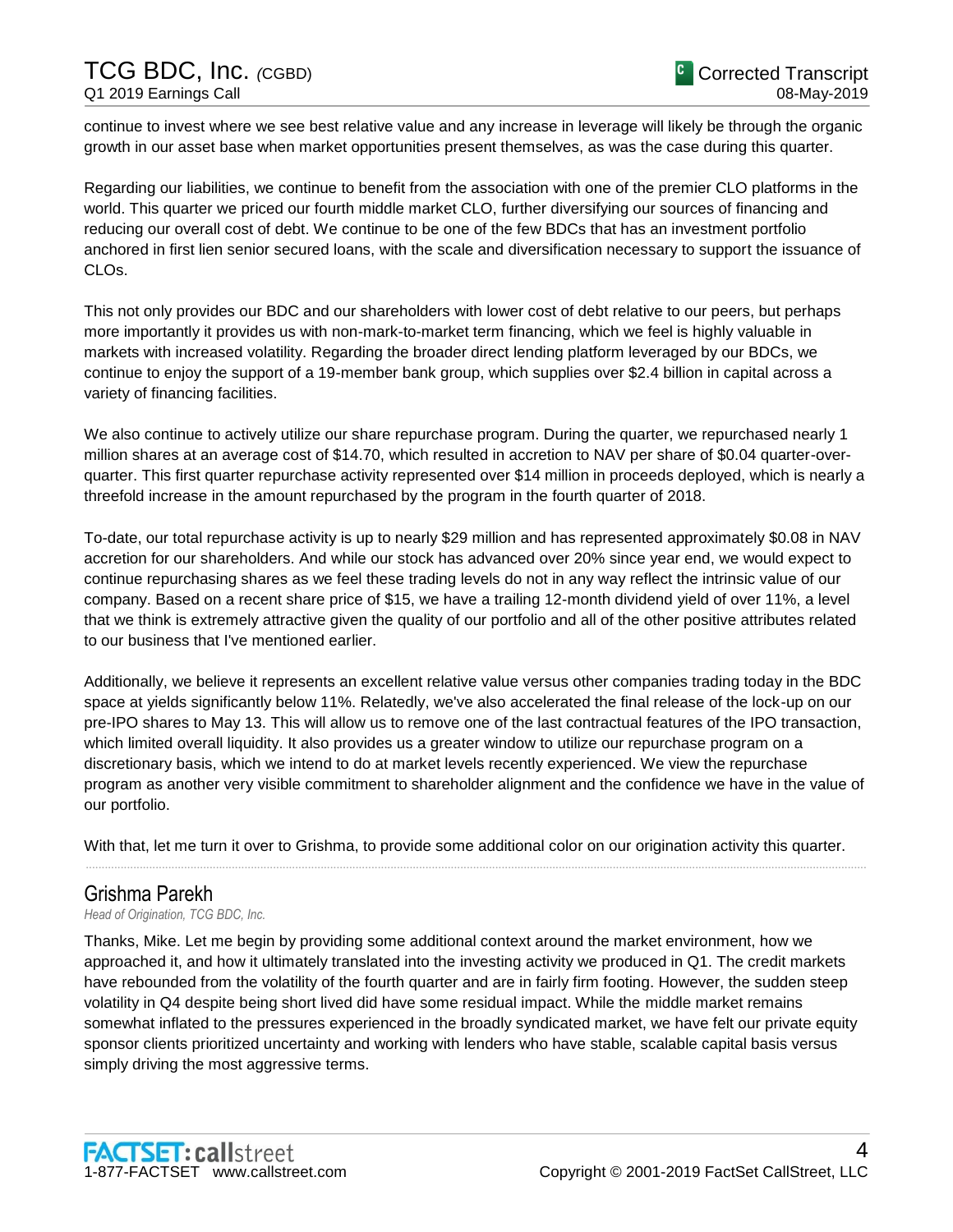The market dislocation in Q4 also allowed us to get more involved in parts of the market this quarter that we had previously shied away from because we didn't find the risk adjusted returns to be particularly compelling. Specifically, I'm referring to the upper middle market companies with greater than \$60 million of EBITDA as well as second lien term loans.

As the markets capitulated, private equity firms and banks turn to lenders like Carlyle, large nimble platforms of flexible pools of capital that are able to structure and execute complex transactions quickly. Let me give an example of what I mean. We were approached by one of our top private equity sponsor client who is looking to preempt a process to acquire an upper middle market company in the industrial storage space. Their priorities were: scale, speed, certainty and confidentiality. We were mandated co-lead on a \$710 million financing including holding the entire \$150 million second lien term loan.

It's important to note that our platform committed significantly more capital to this financing than what is held in TCG BDC. The continued expansion of Carlyle's Direct Lending pools and capabilities across our Global Credit platform are a direct benefit to the BDC. We can now speak for larger positions in individual transactions, win lead manage roles and influence terms while maintaining prudent diversification levels. So, I'd say our Q1 investment activity was a combination of business as usual and capitalizing on dislocation and volatility to generate enhanced returns for our shareholders.

As Mike mentioned, leverage loan volume was down meaningfully in Q1, partially due to muted M&A activity and virtually no opportunistic activity, but we are seeing a pickup thus far in Q2. During the quarter, we originated a solid \$295 million of commitments across 29 transactions with 21 private equity firms. Our ability to be a complete capital solution provider led us to have a lead role in the vast majority of our transactions. The weighted average yield at cost of our new investments was about 10.4%. This quarter, 83% of our new commitments were first lien and 100% were in senior secured position. 75% of our investments were to repeat sponsors, and about a quarter of our investments were to existing borrowers.

Many of the key metrics we monitor for our new investments remain largely intact with the broader portfolio and with prior quarters. The loan-to-value of our investments is about 45%. The average leverage multiple was 5.4 times and the interest coverage ratio was in excess of 2 times. The one area that did deviate a bit from my earlier comments was the average EBITDA of our new investments was about \$58 million versus the \$40 million median EBITDA across the portfolio.

This is a reflection of a scaling platform that has been designed to be responsive to changing market conditions. Our portfolio companies are in good shape and demonstrating healthy top line and EBITDA growth year-overyear. As anticipated, core sales and repayments were relatively new to this quarter, \$51 million at the BDC and \$22 million at the JV. This resulted in good quarter-over-quarter portfolio growth at both the BDC and the JV. The weighted average yield at cost of our repayments was about 12%.

Lastly, we entered the asset-based lending space through a senior hire last fall as previously discussed. Our thesis was and remains that an ABL strategy is complementary to our core cash flow middle market sponsor finance business. Asset-based loan performance and recovery rates have been strong and consistent across market cycles. ABLs have better structural protection in the borrowing bases and covenants and cash flow loans, and adding an ABL underwriting capability creates more defensive and diversified company across more asset classes with potentially lower correlation.

This quarter we made two investments in the strategy at attractive yields. We expect to grow this strategy meaningfully which should drive higher ROE for the BDC. We are acutely aware that we're investing in what could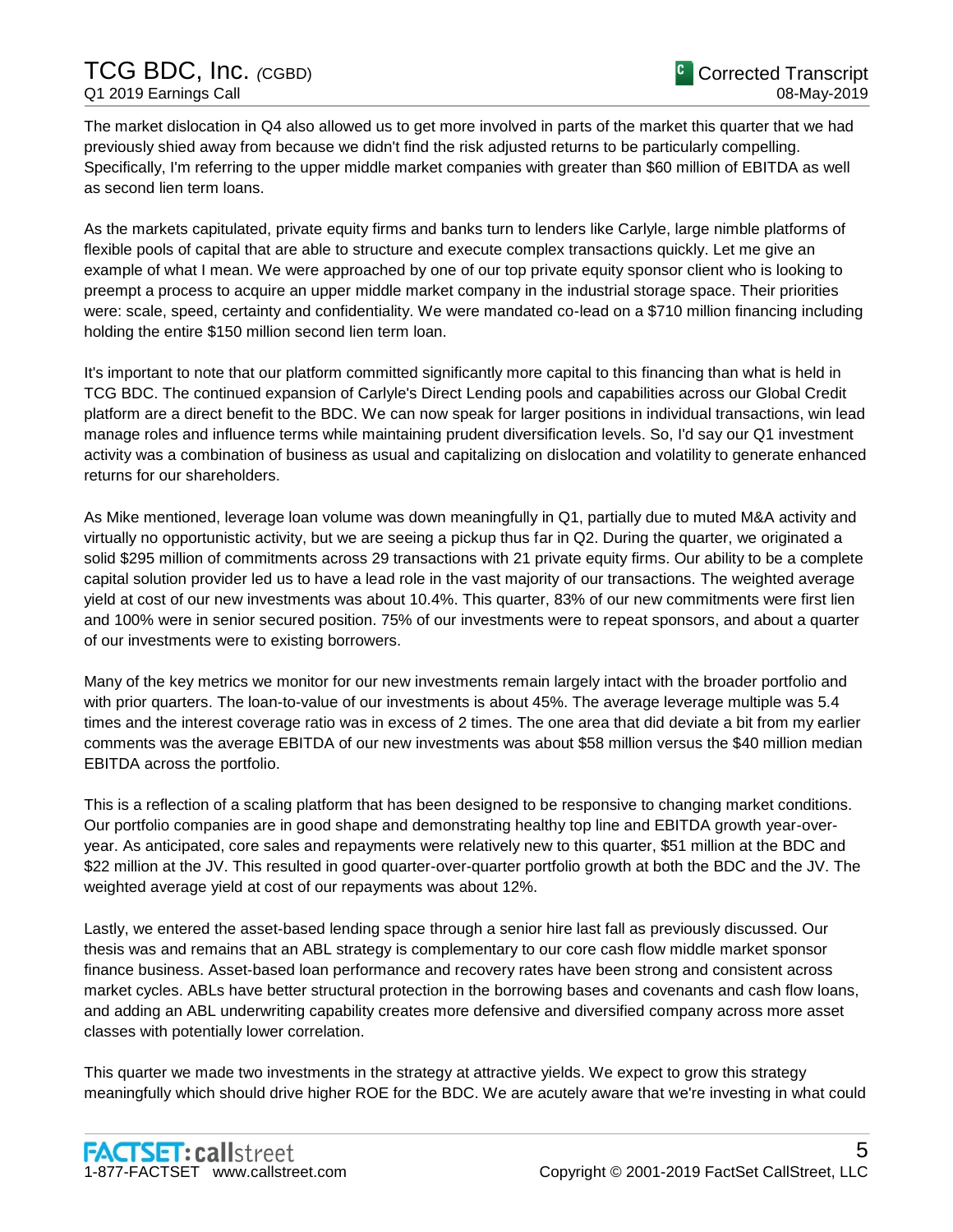be late cycle and therefore we remain ultra-selective. Carlyle's credit investment platform has over 100 investment professionals that have the expertise to evaluate opportunities across the capital stacks, company sizes, sectors and market cycles, all with the lens on relative value and fundamental credit investing.

......................................................................................................................................................................................................................................................

I'll now turn the call over to Tom Hennigan, to review our financial results.

### Thomas M. Hennigan

*Chief Financial Officer & Chief Risk Officer, TCG BDC, Inc.*

Thanks, Grishma. Today I'll discuss three main topics: our first quarter financial results; performance of the portfolio; and valuations and impact of mark-to-market on our results for the quarter. Total investment income for the first quarter was \$55 million, which is down about \$1 million compared to the fourth quarter. The modest decrease largely was due to lower income from OID acceleration and prepayment fees, given that repayments were elevated in the fourth quarter than unusually low in the first quarter. A partial offset during the first quarter was an increase in core interest income from the growing portfolio.

Total expenses were \$28 million in the quarter compared to \$27 million in the prior quarter. The largest component of the increase was higher interest expense, driven primarily by higher average outstanding debt which increased in line with growth in net originations. The end result was net investment income for the quarter of about \$28 million or \$0.45 per share and that compares to an average of \$0.43 over the last six quarters since our IPO, and our regular dividend declared of \$0.37 per share.

Mike and I have both made reference to term core interest income. By this we mean regular interest income on the investment portfolio, excluding any one-time OID acceleration, prepayment fees or transaction fees. We're able to achieve this level of earnings in the first quarter despite a relatively low level of one-time income. In fact, this core interest income alone is now able to cover our regular dividend. Of note, on May 6, our board of directors declared a regular dividend for the second quarter of 2019 at the same \$0.37 per share and is payable to shareholders of record as the close of business on June 28.

On the financing front, we finished the first quarter with total debt outstanding of about \$1.1 billion, that's up almost \$150 million on the quarter driven by the strong net deployment we discussed earlier. During the quarter, we increased commitments under our revolving credit facility by \$100 million. So as of 3/31, we still had about \$250 million of total unused commitments under our credit facility.

As Mike noted, statutory leverage increased from 0.9x to 1.04x. You may recall, we foreshadowed this increase on last quarter's call based on our view of the pipeline at that time. Today, as we look forward and expect a new deal activity as well as line of sight in some heavy repayments over the next couple of quarters, we think further portfolio growth and leverage increases should be relatively muted in the near term.

Regarding the portfolio, overall credit performance remained stable. The weighted average internal risk rating remained at 2.3. The level of non-accruals remained largely unchanged based on fair value. You'll note that watch list deals rated in the 4 category increased this quarter. This was driven primarily by the addition of two borrowers. One of these companies has experienced some temporary operating issues, but we're already seeing a rebound in performance this year.

The other position has some more pronounced and likely longer-term operating and reporting challenges. However, the private equity sponsors pledged additional equity capital to support the business and we're finalizing an amendment that could pave the way to repayment in full of our position hopefully within the next 9 to 12 months.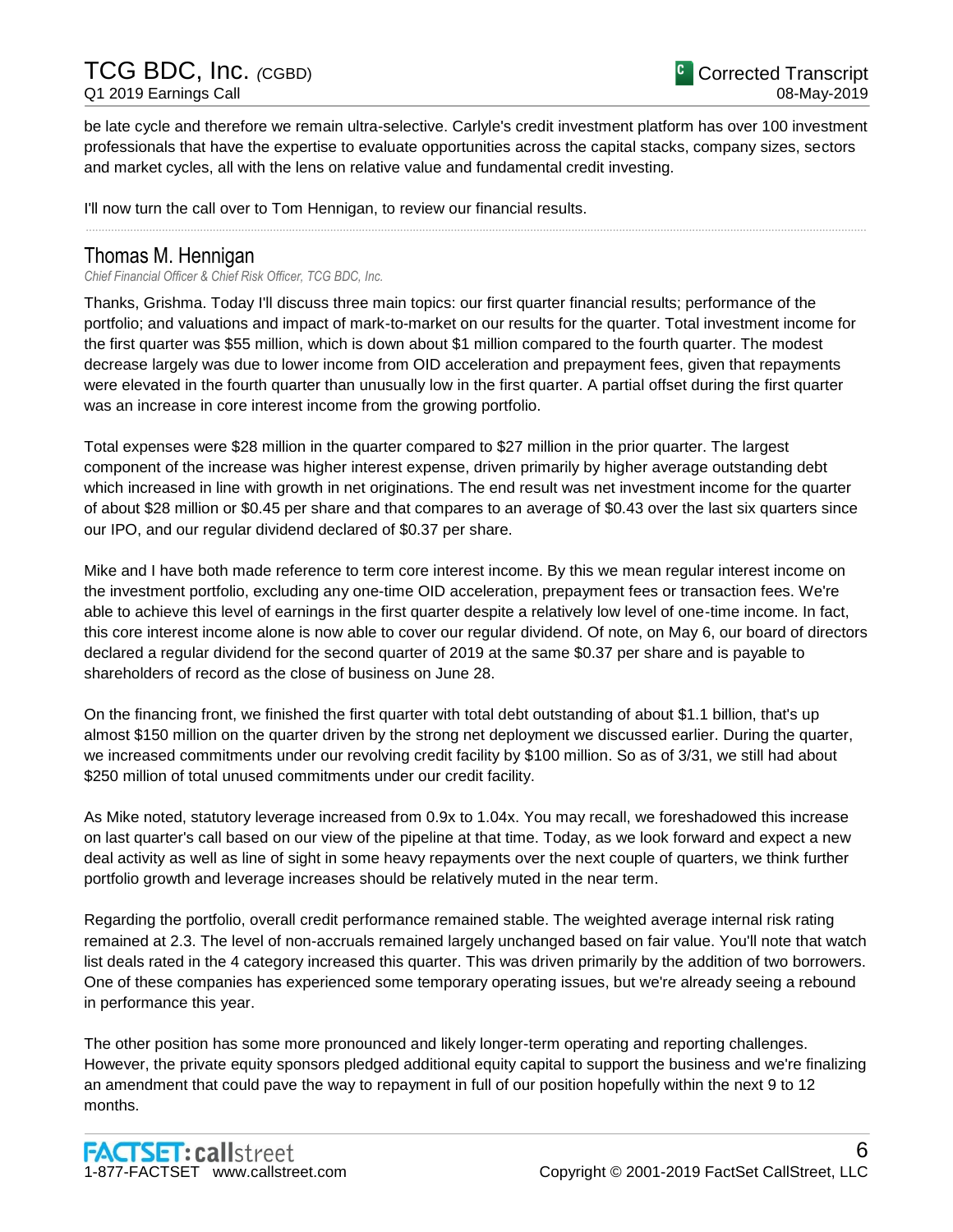Regarding valuations and mark-to-market, our total aggregate realized and unrealized net gain was about \$6 million for the quarter. Overall movement in valuations based on credit alone was a slight positive. The largest contributor to the gain was a partial bounce back in yields in the large cap market. However, the middle market index we track rebounded only modestly from 12/31 levels, which is pretty common in that we often see the middle market experiencing both less volatility, but also a lag in terms of timing when there are sharp movements in the broader markets.

I'll note that so far through April, we've seen improvement in both the large cap and middle market indices. So at the current market yield levels, we'll potentially see further recapture of some of that purely market-based valuation decline that we experienced in the fourth quarter.

Regarding the JV's performance, the dividend yield on our equity in the JV was about 14% for the first quarter, in line with our mid-teens target. We expect the JV yield to remain stable in this 13% to 15% range and these levels will be supported by the targeted closing in late May of our second CLO at the JV, which priced in late April and will result in an overall reduction in the JV's cost of capital of about 20 basis points.

Similar to when we closed the first JV CLO back in late 2017, we'll repay about half of the JV mezzanine loan. So while the CLO enhances the JV's equity return to the BDC, we expect a modest decline in our total income from the JV when considering both our equity and mezzanine loan investments when we report next quarter's results.

......................................................................................................................................................................................................................................................

With that, let me turn it back to Mike, for some concluding remarks.

### Michael Anthony Hart

*Director and Chairman of the Board & Chief Executive Officer, TCG BDC, Inc.*

Thank you, Tom. In closing, we're very pleased with our first quarter results. While the market continues to present challenges from a competitive standpoint, we believe our company is well-positioned to compete in today's market and deliver consistent results for our shareholders.

That concludes our prepared remarks. We'd like to thank you all for dialing in this morning and would be happy to open the line for questions at this time.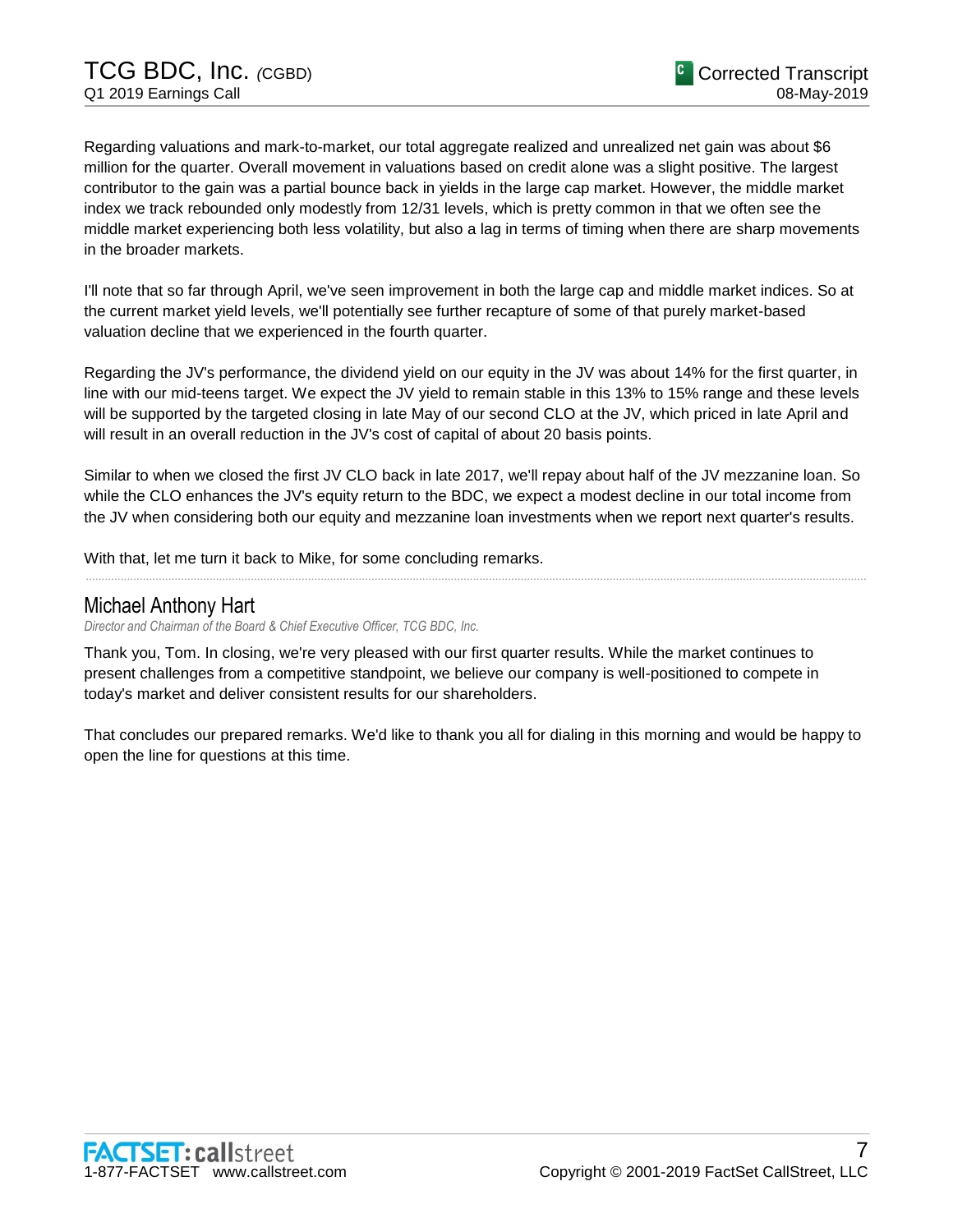# **QUESTION AND ANSWER SECTION**

**Operator**: Thank you. [Operator Instructions] We do have a question from Rick Shane with JPMorgan.

| <b>Richard Shane</b><br>Analyst, JPMorgan Securities LLC                                                                                                                                                                                                                  |  |
|---------------------------------------------------------------------------------------------------------------------------------------------------------------------------------------------------------------------------------------------------------------------------|--|
| Good morning, guys. Can you hear me?                                                                                                                                                                                                                                      |  |
| Michael Anthony Hart<br>Director and Chairman of the Board & Chief Executive Officer, TCG BDC, Inc.                                                                                                                                                                       |  |
| Sure, Rick. Yes.                                                                                                                                                                                                                                                          |  |
| Grishma Parekh<br>Head of Origination, TCG BDC, Inc.                                                                                                                                                                                                                      |  |
| Yes.                                                                                                                                                                                                                                                                      |  |
| <b>Richard Shane</b><br>Analyst, JPMorgan Securities LLC                                                                                                                                                                                                                  |  |
| Sorry, I dropped off the line and I want to make sure I got queued back in. In terms of the transaction that's being<br>restructured where the sponsors coming back in, do you expect that you'll have an ongoing investment thereafter<br>your repaid in 9 to 12 months? |  |
| Thomas M. Hennigan<br>Chief Financial Officer & Chief Risk Officer, TCG BDC, Inc.                                                                                                                                                                                         |  |
| Hey. Morning, Rick. This is Tom. In that particular transaction, we expect that will be a sale of the business and<br>we'll be repaid in full and we'll not have a continuing position in the borrower.                                                                   |  |
| <b>Richard Shane</b><br>Analyst, JPMorgan Securities LLC                                                                                                                                                                                                                  |  |
| Okay, great. And is your expectation that you'll get the full principal recovery on that or will there be any principal<br>write-down?                                                                                                                                    |  |
| Thomas M. Hennigan<br>Chief Financial Officer & Chief Risk Officer, TCG BDC, Inc.                                                                                                                                                                                         |  |
| We're anticipating full recovery.                                                                                                                                                                                                                                         |  |
| <b>Richard Shane</b><br>Analyst, JPMorgan Securities LLC                                                                                                                                                                                                                  |  |
| Okay, great. That's it from me. Thank you, guys.                                                                                                                                                                                                                          |  |
| Michael Anthony Hart<br>Director and Chairman of the Board & Chief Executive Officer, TCG BDC, Inc.                                                                                                                                                                       |  |
| Thanks, Rick.                                                                                                                                                                                                                                                             |  |
|                                                                                                                                                                                                                                                                           |  |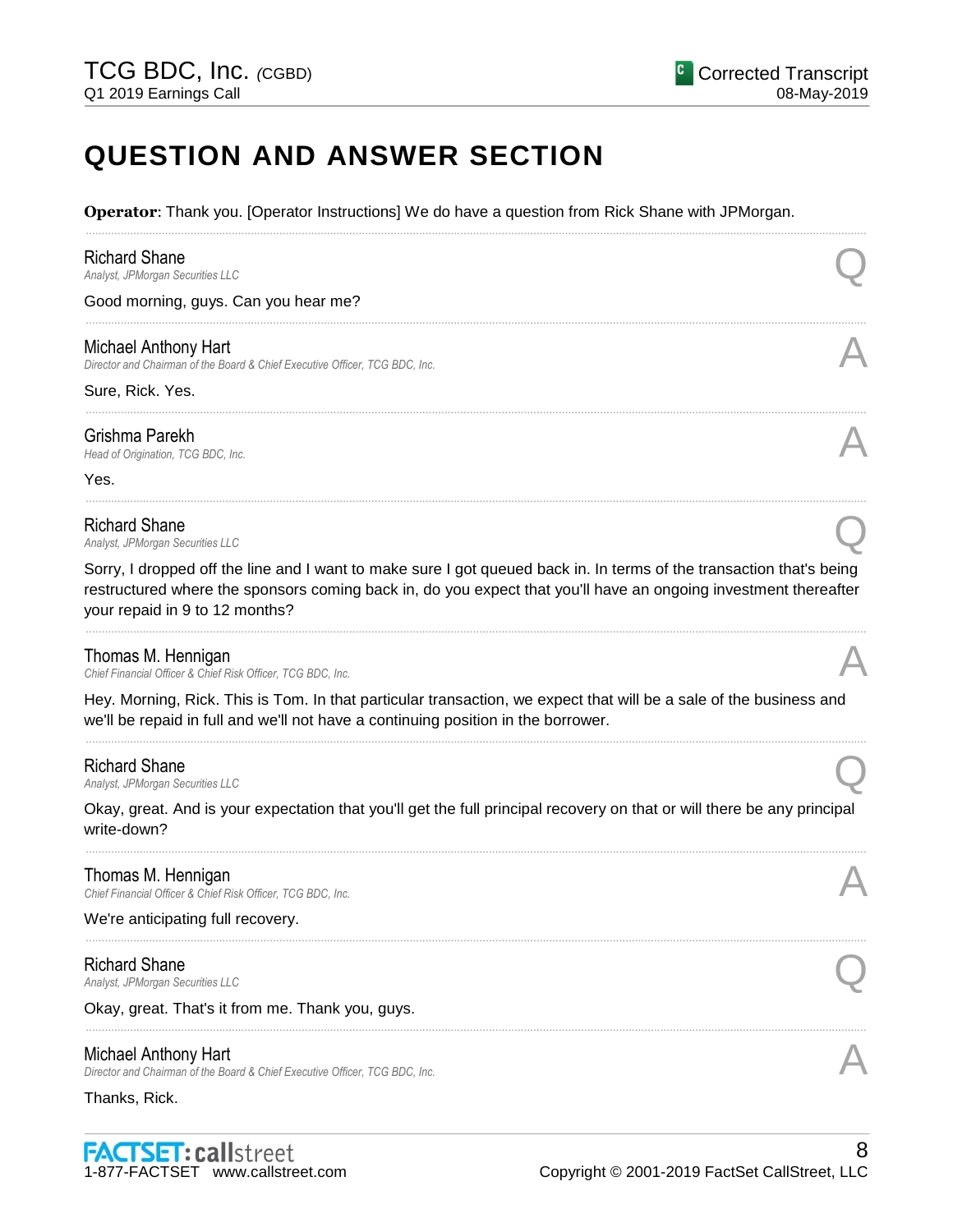**Operator**: Thank you. Our next question comes from Finian O'Shea with Wells Fargo Securities.

#### Finian O'Shea

*Analyst, Wells Fargo Securities LLC* Q

Hi, guys. Good morning. Thank you. Grishma, hearing some of your remarks on the asset-based strategy, you talked about how this deal flow started this quarter, given the more recent senior hire. Can you kind of talk about internal resources and beyond the BDC how you're able to assemble asset-based lending given it's, from my understanding, a more labor-intensive endeavor? Is this something that you're able to bring in outside of the BDC Group or is this something you've been building beyond the announced senior hire?

......................................................................................................................................................................................................................................................

......................................................................................................................................................................................................................................................

#### Grishma Parekh

**Grishma Parekh**<br>*Head of Origination, TCG BDC, Inc.* And *Inc.* And *A* 

Sure. Good question. Thanks, Fin. So, there are kind of two important components to the strategy, and the way that we're thinking about it, the first is on the origination side. And a big part of our thesis when we were exploring the space and then made the decision to enter it was – and you've heard this from us in the past – is we're part of obviously the broader credit platform and to get the benefits of that and then the broader firm.

And so, the thesis is that we're generating a tremendous amount of origination activity, and sourcing across the platform in the firm, particularly in certain industry silos where ABL is – Stretch ABL is really relevant, consumer and retail in particular. So, the thesis is that we're going to be seeing a fair amount of deal flow within everything that we do in direct lending as well as away from direct lending across the firm.

As we continue to see more opportunities in the space, we are going to be building out the team. So, there are a couple of new hires that will be supporting [ph] David Store (00:22:58) who is the executive that we brought over about six to nine months ago, to continue to build out the effort. And they'll be focused on the underwriting, the investing and the execution side of the business.

......................................................................................................................................................................................................................................................

#### Michael Anthony Hart

*Director and Chairman of the Board & Chief Executive Officer, TCG BDC, Inc.* A

And Fin, this is Mike. One thing that I would add to that is that the intended part of the ABL market that we're targeting is, as Grishma mentioned, the Stretch ABL sitting behind what you traditionally think of as regular way of ABL that's highly intensive with respect to collateral analysis and the like. So, that element isn't necessary with our approach, but certainly the resources with respect to the people that we'll be bringing on to execute the broader Stretch ABL strategy will be where our focus is.

......................................................................................................................................................................................................................................................

**Finian O'Shea**<br>Analyst, Wells Fargo Securities LLC *Analyst, Wells Fargo Securities LLC* Q

Sure. That's helpful. Thank you. Then just one more on sort of the growth in sponsor group. I think going back through the earnings release, as you've had a pretty consistent group of sponsors and you've grown in this time obviously on an asset level. So the question would be, how much more can you grow share with your sponsor base? Is there still runway there or are you making a more acute effort to more meaningfully expand that?

......................................................................................................................................................................................................................................................

Grishma Parekh **Grishma Parekh**<br>*Head of Origination, TCG BDC, Inc.* And *Head of Origination, TCG BDC, Inc.*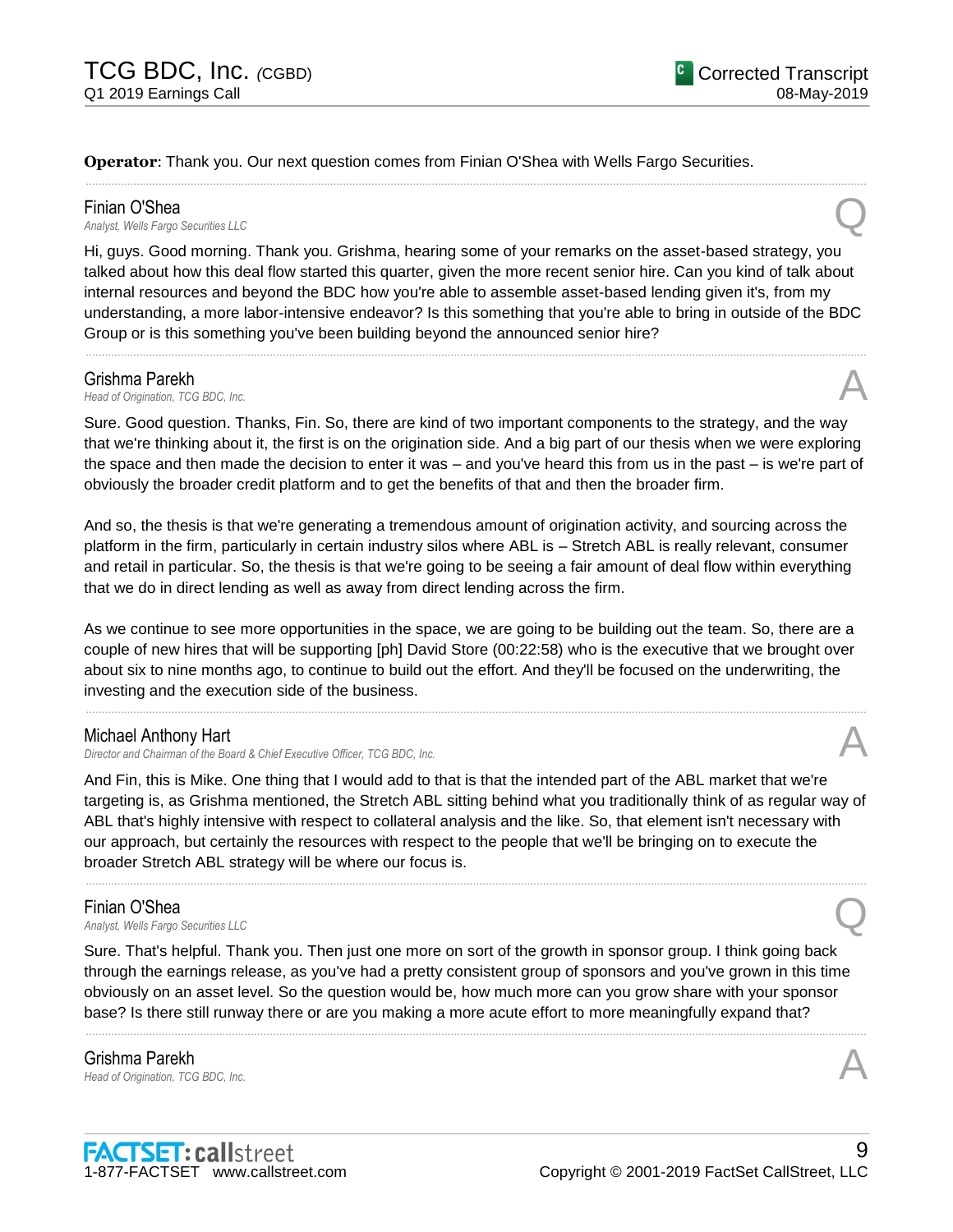# TCG BDC, Inc. *(*CGBD) Q1 2019 Earnings Call

Particularly over the last couple of years, what we've been focused on is identifying probably 40 to 50 middle market private equity sponsors that we have spent a lot of time with. We understand their track record, how they invest, how they behave during good times and in bad times and really deepening our relationship with them and capturing as much market share, with the goal being that we see virtually all of the opportunities that they're looking at. We play a very active role in all the opportunities that they are focused on, securing and winning, and have a real shot if we want it in leading the financing.

And so, in many ways, especially given where we are in the cycle, we've really sort of double down on a group of sponsors that we've identified as particularly important and core to our business strategically. With that said, we capture a really wide origination net and we have broad, deep relationships with a lot of private equity sponsors. And so, it comes down to fundamental credit investing as well.

So, I'd say there's plenty of white space that exists within our core sponsors and you see that 75%-plus investment rates with the repeat sponsors. But we have plenty of white space outside of them as well, and we have really good deep relationships with them. So, I'd say it's a combination of both with a focus on kind of our top Tier 1 sponsors.

......................................................................................................................................................................................................................................................

......................................................................................................................................................................................................................................................

......................................................................................................................................................................................................................................................

**Finian O'Shea**<br>Analyst, Wells Fargo Securities LLC *Analyst, Wells Fargo Securities LLC* Q

Sure. That's helpful. Thank you.

**Operator**: Thank you. Our next question comes from Ryan Lynch with KBW.

# Ryan Lynch

*Analyst, Keefe, Bruyette & Woods, Inc.* Q

Hey. Good morning. Thanks for taking my questions. The first one has to do with the comment regarding the \$0.20 of spillover income as well as the special dividend you guys are considering. Is it the thought process that you guys are potentially going to payout that full \$0.20 of spillover that you currently have, or do you guys want to always maintain some level of spillover income going forward?

......................................................................................................................................................................................................................................................

#### Michael Anthony Hart

*Director and Chairman of the Board & Chief Executive Officer, TCG BDC, Inc.* A

Good morning, Ryan; and thanks for the question. As we look at that, traditionally we've accumulated the undistributed surplus over the course of the year and paid that out in the fourth quarter. This year it's accumulated more rapidly into a reasonable size that we would expect to size that amount, not necessarily the full \$0.20, but a portion of that and pay that as a special dividend declaring it in June timeframe. Very similar to how we've approached it in the past declaring in the fourth quarter for that surplus that has been generated over the year.

In that last year it reached at year-end a \$0.20 number; and at this point in the year we're at \$0.20. We wanted to be cognizant and responsive to getting that money back to the shareholders. So, that's in the coming weeks we'll size exactly how much of that \$0.20 we'll be paying out and we'll declare that in the June timeframe.

......................................................................................................................................................................................................................................................

### Ryan Lynch *Analyst, Keefe, Bruyette & Woods, Inc.* Q

Okay. And then as far as you guys mentioned, [indiscernible] (00:28:16) leverage target of 1 to 1.4 times debt-toequity, which is unchanged. You guys are now within that targeted range at the end of the first quarter. The market backdrop [audio gap] (00:28:30) current environment we're at, that leverage range it's a pretty wide range.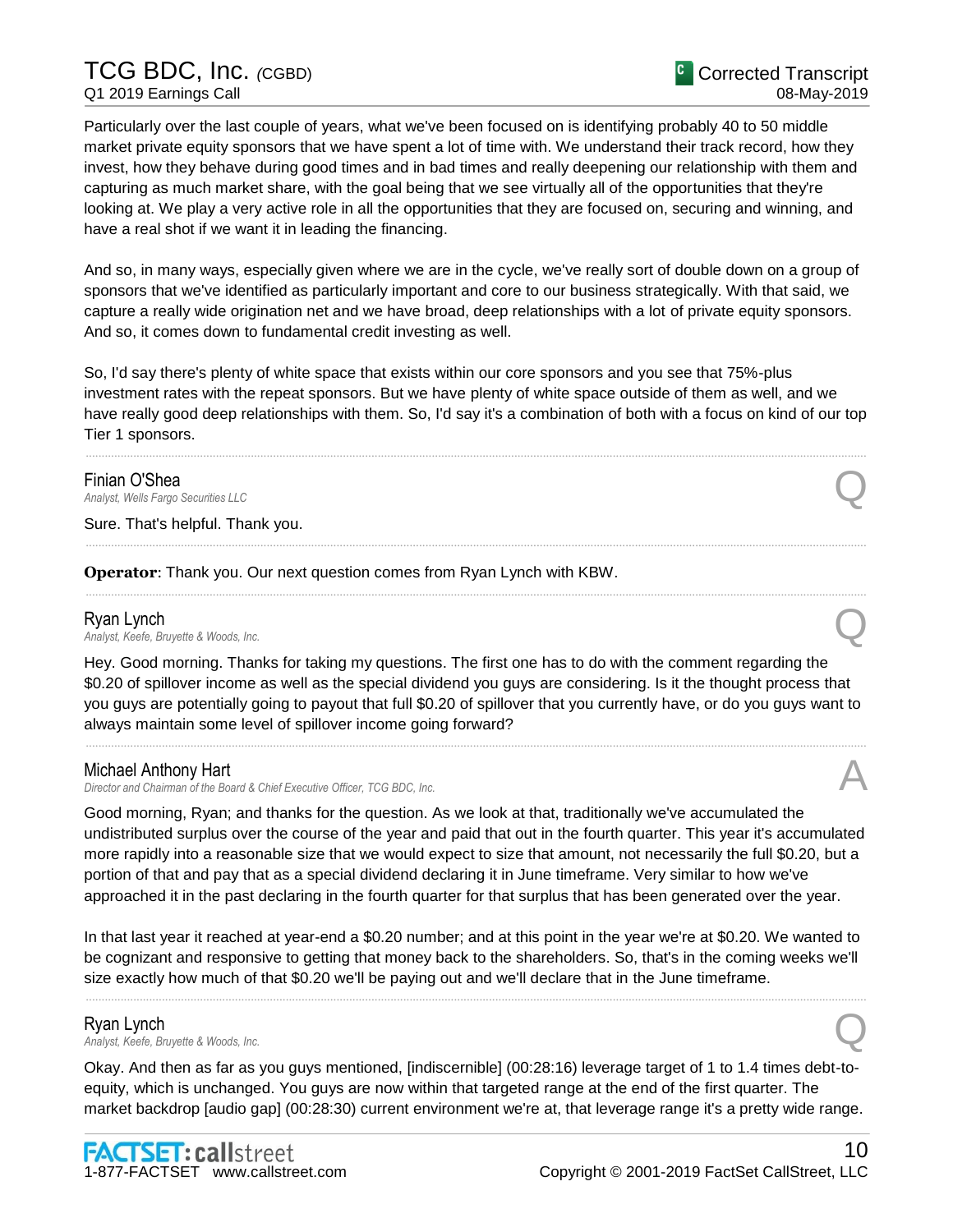#### Do you guys foresee yourself trying to continue to move up and run at the upper end of that range? Or where do you kind of see your target today, given the market environment that we're in? ......................................................................................................................................................................................................................................................

### Michael Anthony Hart

*Director and Chairman of the Board & Chief Executive Officer, TCG BDC, Inc.* A

Another good question, Ryan. Much like – I think this quarter is a good representation of how we think about it and how we utilize it. We had a quarter with what we thought, I thought, were exceptional origination investment opportunities. The other dynamic was lower repayments and so that leverage was utilized to fund that growth and that was exactly what we'd look to do. And we think that's the highest and best use of that leverage and that is identifying good opportunities and move – and allowing that to move our leverage into that 1 to 1.4 times.

I don't really view the operating anywhere within that 1 to 1.4 times as being dramatically different. Given the preponderance of our assets being in the first lien space we think that's a very comfortable range. And then you have the added cushion up to [ph] 2.0 (00:30:02) that we look at is simply being available there in the event of high market volatility where you'd have pressure on valuations and sort of unforeseen at this time.

So, I don't again – I'd just reiterate that we really don't change our investment process or approach. If there are good opportunities and we have a very high standard at this point, we have targets with respect to the cyclicality of businesses that we'll accept or won't accept and in various sectors. So, all of that's going in to frame our view with respect to the bar which we're looking to make sure our investments meet. But as long as that growth is comfortably covered and allowed for within the context of the increased leverage from 1 to 1.4, we're comfortable to operate within that band.

......................................................................................................................................................................................................................................................

......................................................................................................................................................................................................................................................

Ryan Lynch *Analyst, Keefe, Bruyette & Woods, Inc.* Q

Okay, understood. Those are all my questions. I appreciate the time today.

### Michael Anthony Hart

*Director and Chairman of the Board & Chief Executive Officer, TCG BDC, Inc.* A

Thank you.

**Operator**: Speakers, I'm showing no further questions in the queue at this time. I'd like to turn the call back over to management for any closing remarks. ......................................................................................................................................................................................................................................................

......................................................................................................................................................................................................................................................

# Daniel Harris

*Head of Investor Relations, TCG BDC, Inc.*

Thanks for your time and attention today. If you have any follow-ups, feel free to call Investor Relations throughout the day, otherwise we look forward to speaking with you again in next quarter.

**Operator**: Ladies and gentlemen, thank you for participating in today's conference. This concludes the program. You may all disconnect, and have a wonderful day.

......................................................................................................................................................................................................................................................